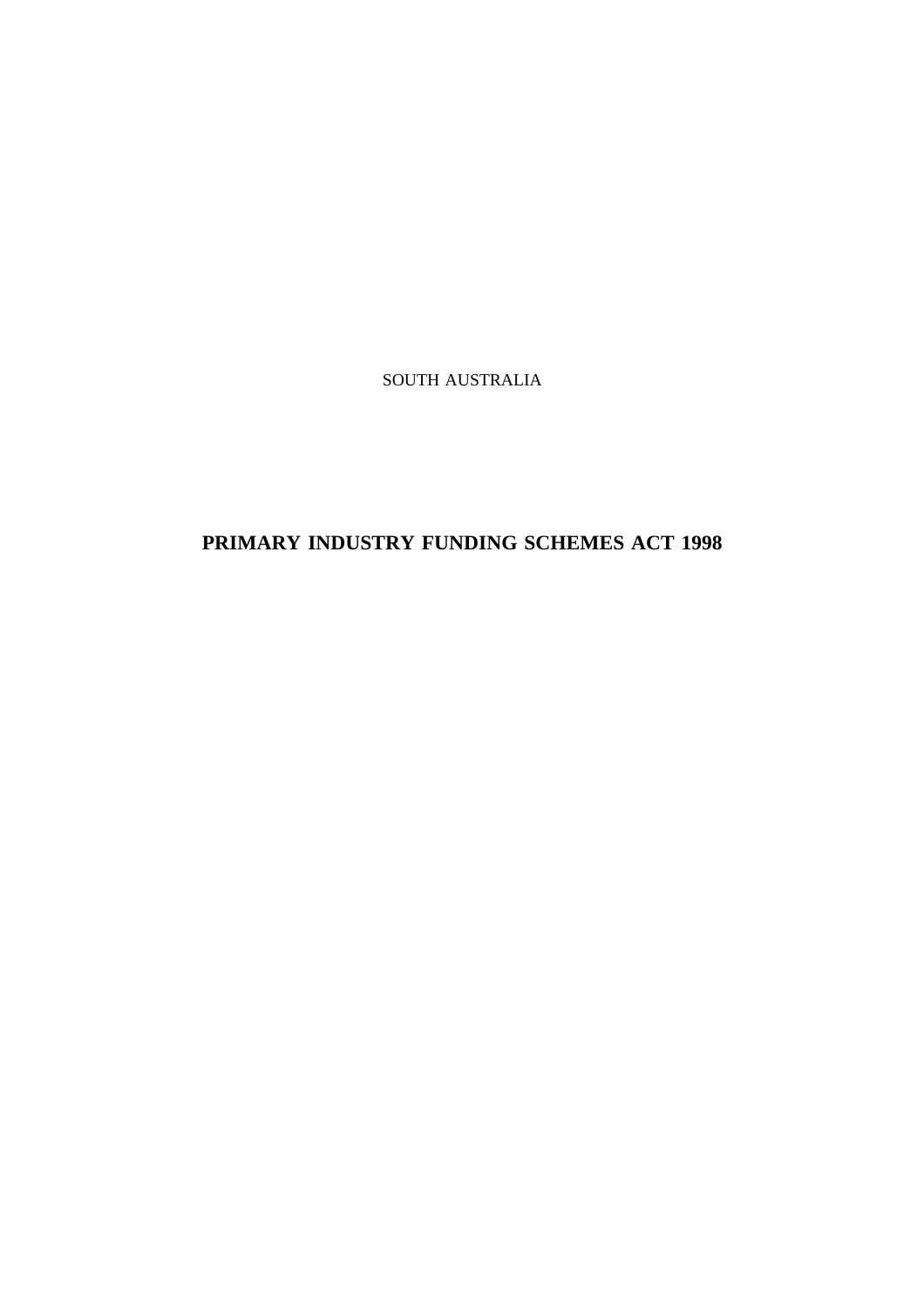## **SUMMARY OF PROVISIONS**

- 2. Commencement<br>3. Interpretation
- **Interpretation**
- 4. Establishment of fund<br>5. Approval of society or
- Approval of society or association to administer fund
- 6. Contributions to fund
- 7. Application of fund
- 8. Advances if fund insufficient to meet compensation payments
- 9. Management plan for fund
- 10. Audit of fund
- 11. Annual report for fund
- 12. Appointment of examiner of fund<br>13. Winding up of fund
- Winding up of fund
- 14. Obtaining information for purposes of audit, examination or winding up
- 15. Board of trustees or society or association administering fund not agent of Crown
- 16. Regulations

## **SCHEDULE**

*Amendment of Livestock Act 1997*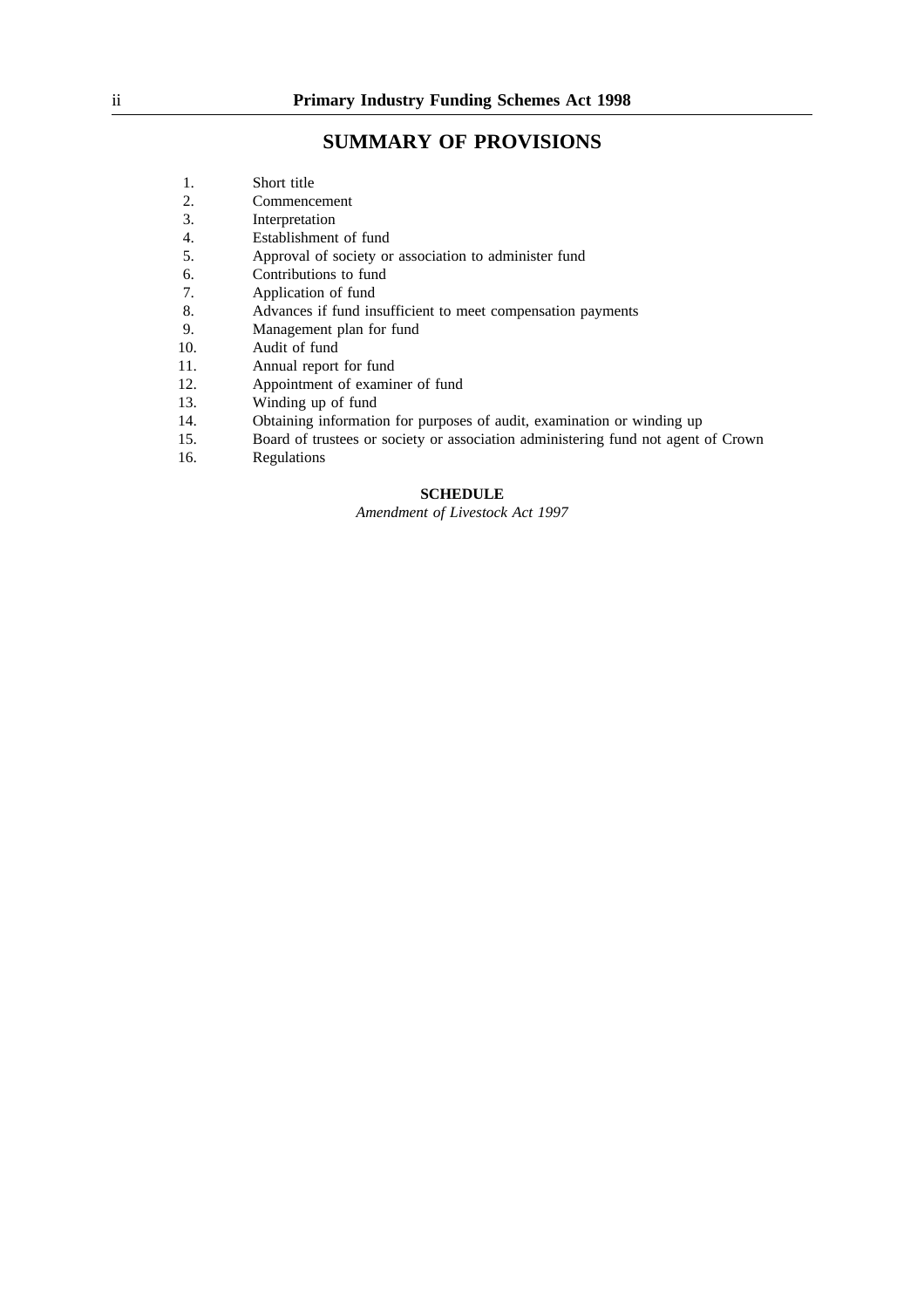## **PRIMARY INDUSTRY FUNDING SCHEMES ACT 1998**

being

Primary Industry Funding Schemes Act 1998 No. 57 of 1998 [Assented to 3 September 1998]<sup>1</sup>

- <sup>1</sup> Came into operation 1 October 1998: *Gaz*. 24 September 1998, p. 930.
- N.B. The amendments effected to this Act by the *Financial Sector Reform (South Australia) Act 1999* have not been brought into operation.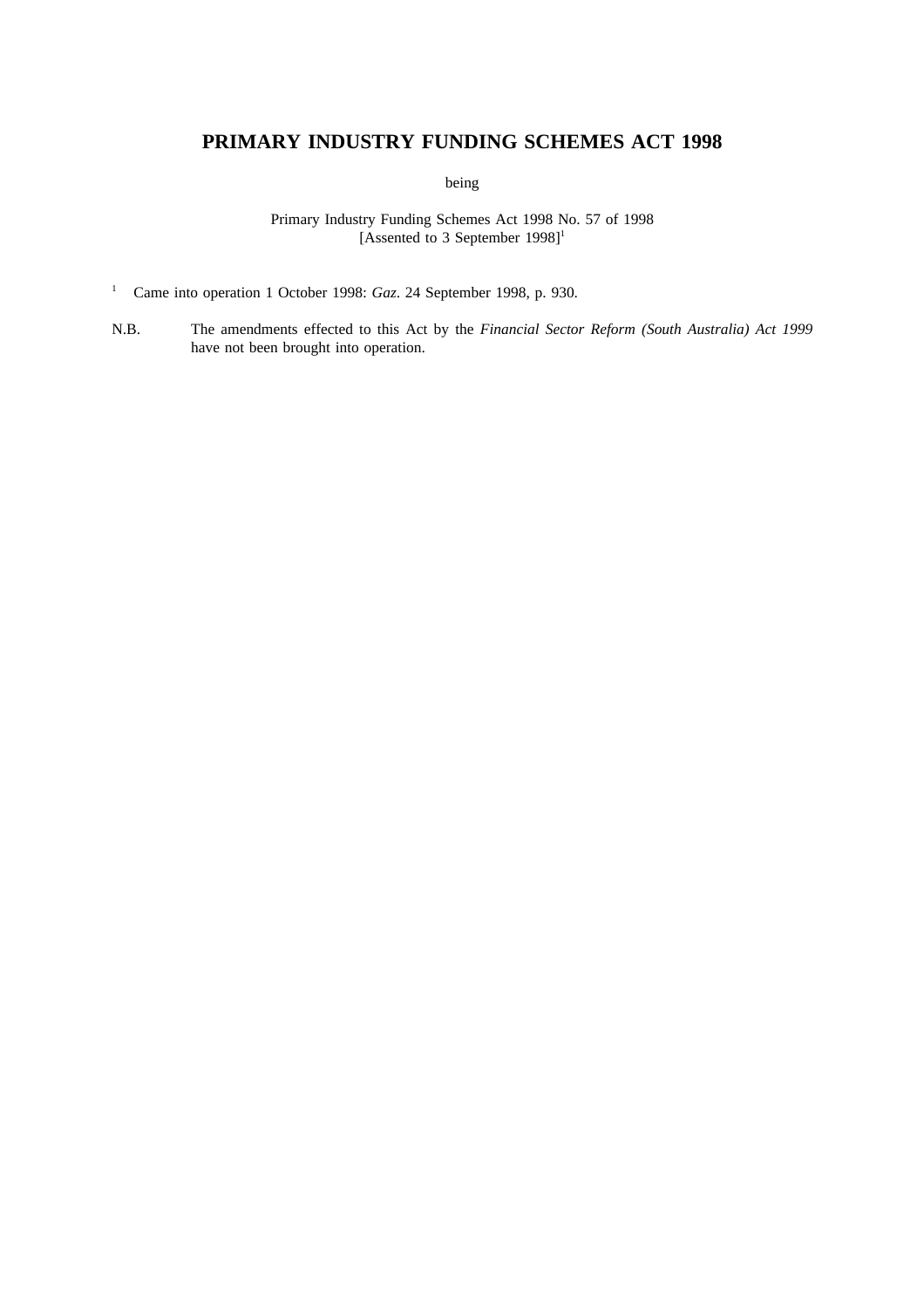**An Act to make provision for schemes establishing funds for primary industry purposes; to amend the Livestock Act 1997; and for other purposes.**

The Parliament of South Australia enacts as follows:

#### **Short title**

**1.** This Act may be cited as the *Primary Industry Funding Schemes Act 1998*.

## **Commencement**

**2.** This Act will come into operation on a day to be fixed by proclamation.

## **Interpretation**

**3.** In this Act, unless the contrary intention appears—

"**approved society or association**"—*see section 5*;

"**auditor**" means a registered company auditor within the meaning of the *Corporations Law*;

"**industry member**", in relation to a fund established under the regulations, means a member of the sector of primary industry for which the fund is established;

"**record**" includes information kept by computer, microfilm or other process.

## **Establishment of fund**

**4.** (1) The Governor may make regulations establishing a fund for a particular sector of primary industry.

(2) Before regulations are made under subsection (1), the Minister must consult widely with industry members and give proper consideration to any representations made by industry members.

(3) The regulations will assign a distinctive name to a fund for the purposes of identifying the primary industry sector for which the fund is established.

- (4) The regulations may provide that a fund is to be administered by—
- *(a)* the Minister; or
- *(b)* an approved society or association in accordance with the rules of the society or association; or
- *(c)* a board of trustees (of whom there must be at least three appointed by the Minister after consultation with industry members) in accordance with a trust deed, as amended from time to time, incorporated or referred to in the regulations.

(5) The regulations may establish a consultative committee within a primary industry sector for the purposes of providing advice to the person or body administering a fund established for that sector.

- (6) A fund is to consist of—
- *(a)* contributions paid or collected in accordance with the regulations for the purposes of the fund; and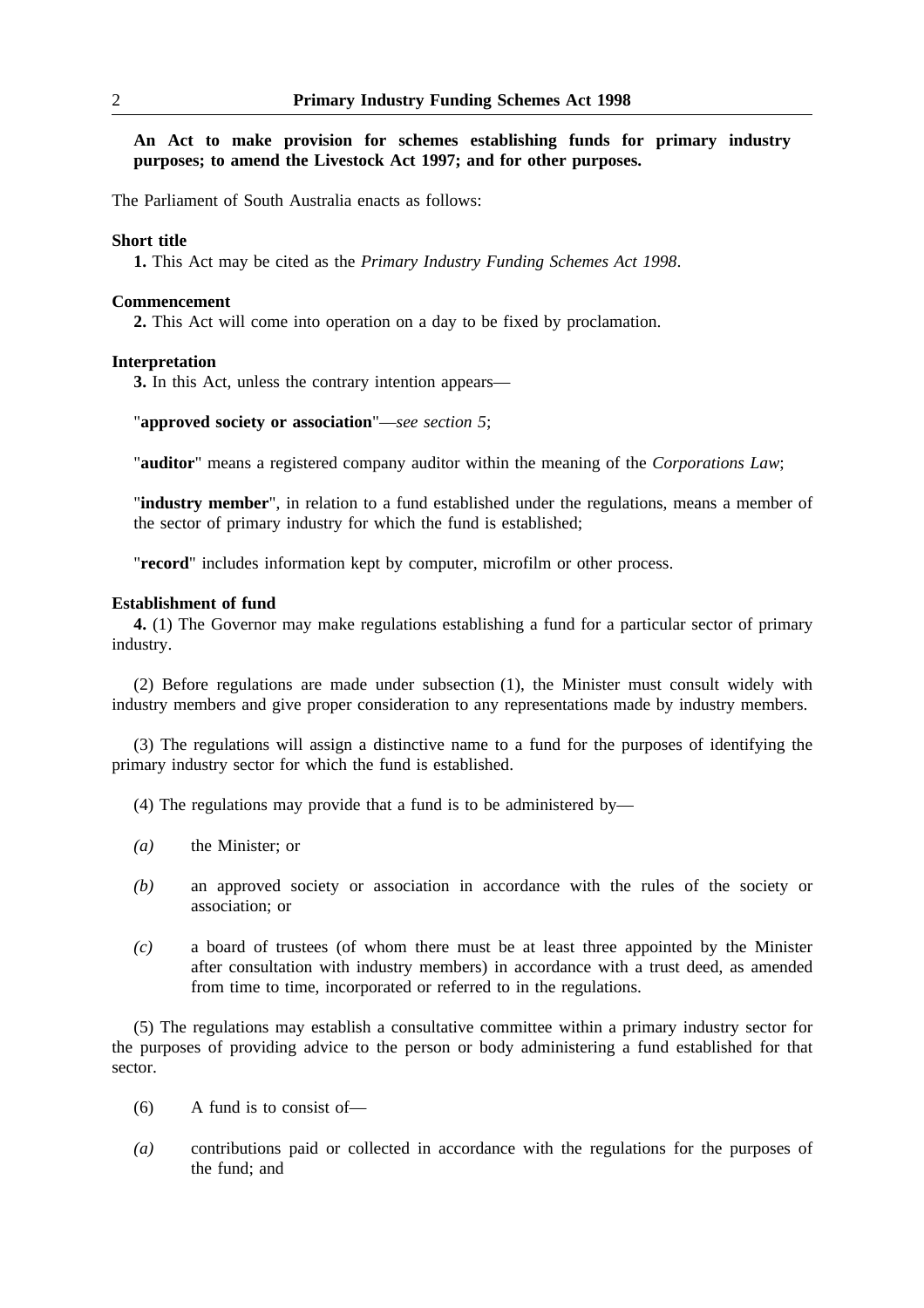- *(b)* income of the fund from investment; and
- *(c)* any other contributions received by the person or body administering the fund for payment into the fund.
- (7) Money not immediately required for the purposes of a fund may be invested.

#### **Approval of society or association to administer fund**

**5.** The Minister may approve a society or association to administer a fund under this Act if—

- *(a)* the society or association is incorporated under the *Associations Incorporation Act 1985*; and
- *(b)* the society or association has as its object or one of its objects promoting the development of the primary industry sector for which the fund is established; and
- *(c)* in the opinion of the Minister, the rules of the society or association make appropriate provision for the administration of any fund for which the society or association is or will be responsible under this Act; and
- *(d)* the rules of the society or association provide that the rules may not be varied without approval of the Minister; and
- *(e)* the society or association complies with any other requirements of the regulations.

## **Contributions to fund**

**6.** (1) A scheme may be prescribed by regulation requiring or facilitating the payment of contributions to a fund established under the regulations.

- (2) A scheme may provide for—
- *(a)* industry members to make contributions to the fund annually or at other intervals; or
- *(b)* the collection of contributions to the fund when livestock or products are sold; or
- *(c)* contributions to the fund from fees collected under the *Livestock Act 1997* or any other Act relating to primary industry; or
- *(d)* the collection of contributions to the fund in any other manner or on any other basis.

(3) The scheme may allow for the costs of collecting contributions to be deducted from or paid out of those contributions.

## **Application of fund**

**7.** (1) A fund established under the regulations may be applied for any purpose set out in the regulations or in a trust deed (as amended from time to time) incorporated or referred to in the regulations or in the rules of a society or association administering the fund.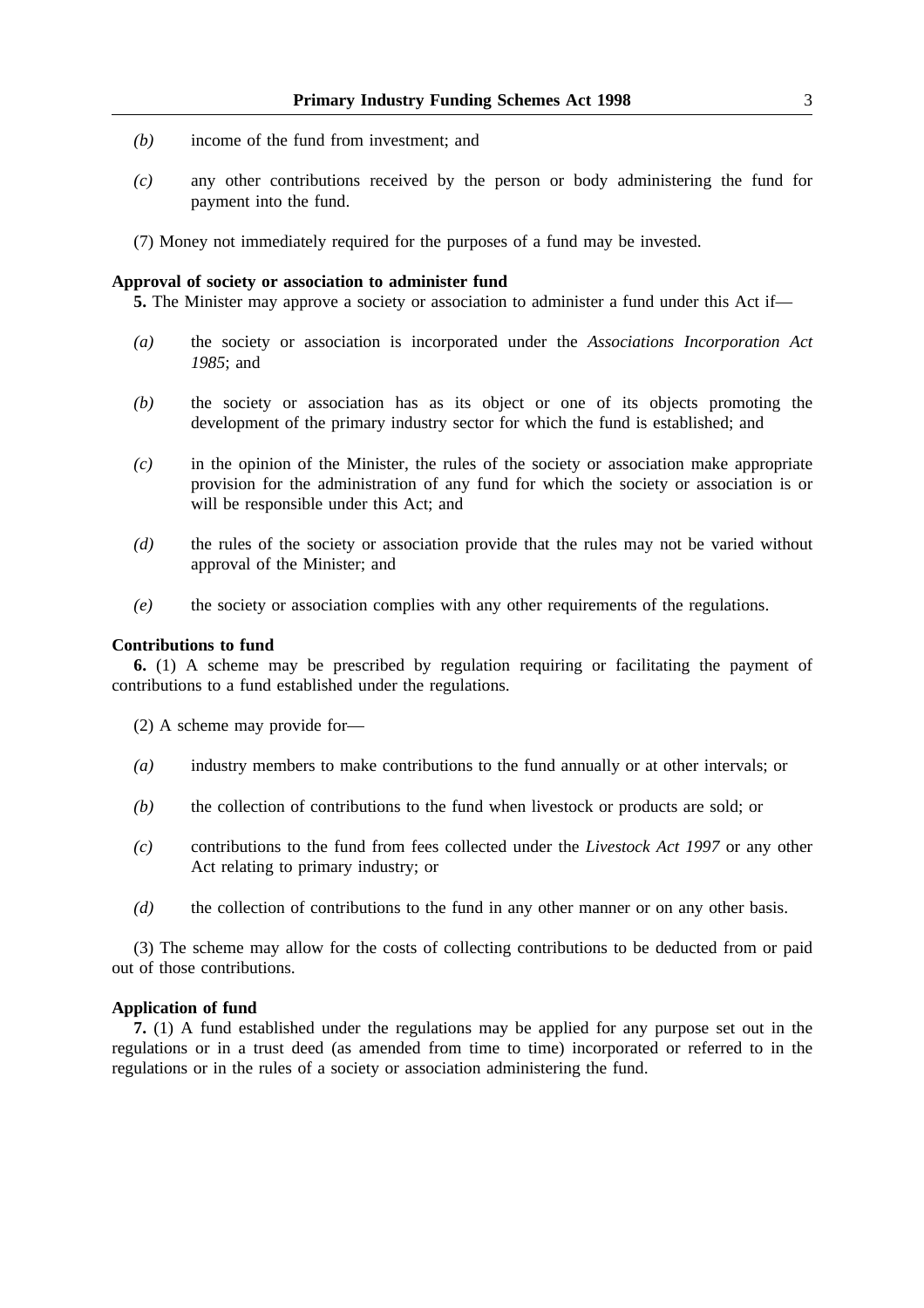- (2) Without limiting the generality of subsection (1), the purposes may include—
- *(a)* the payment of compensation to industry members in relation to the control or eradication of disease, pest or contamination in accordance with a scheme set out in the regulations;
- *(b)* the provision of services to industry members;
- *(c)* any other purpose for the benefit of individual industry members, or for the general benefit, of the primary industry sector for which the fund is established;
- *(d)* the payment of the expenses of administering the fund.
- (3) The regulations may—
- *(a)* require part of the fund (determined from time to time by the Minister) to be set aside for compensation;
- *(b)* exclude an industry member from participating in a compensation scheme or receiving other benefits if the member is, according to the regulations, trust deed or rules, in default.

## **Advances if fund insufficient to meet compensation payments**

**8.** (1) If the amount standing to the credit of a fund established under the regulations is not sufficient to meet payments of compensation in accordance with a scheme set out in the regulations, the Treasurer may, at the request of the person or body administering the fund, advance from the Consolidated Account (which is appropriated to the necessary extent) such amount as is necessary to cover the insufficiency.

(2) The Treasurer may impose such conditions on an advance under subsection (1) as the Treasurer considers appropriate.

## **Management plan for fund**

**9.** (1) The person or body administering a fund established under the regulations must ensure that, in accordance with this section—

- *(a)* management plans are prepared for the fund; and
- *(b)* the plans are presented at public meetings convened for the purpose.
- (2) The management plans must be prepared and presented as follows:
- *(a)* the first plan must cover a five year period and be prepared and presented within 12 months after the commencement of the regulations establishing the fund;
- *(b)* a revised plan must be prepared and presented at least once every 12 months after presentation of the first plan and must, in each case, cover the ensuing period of five years.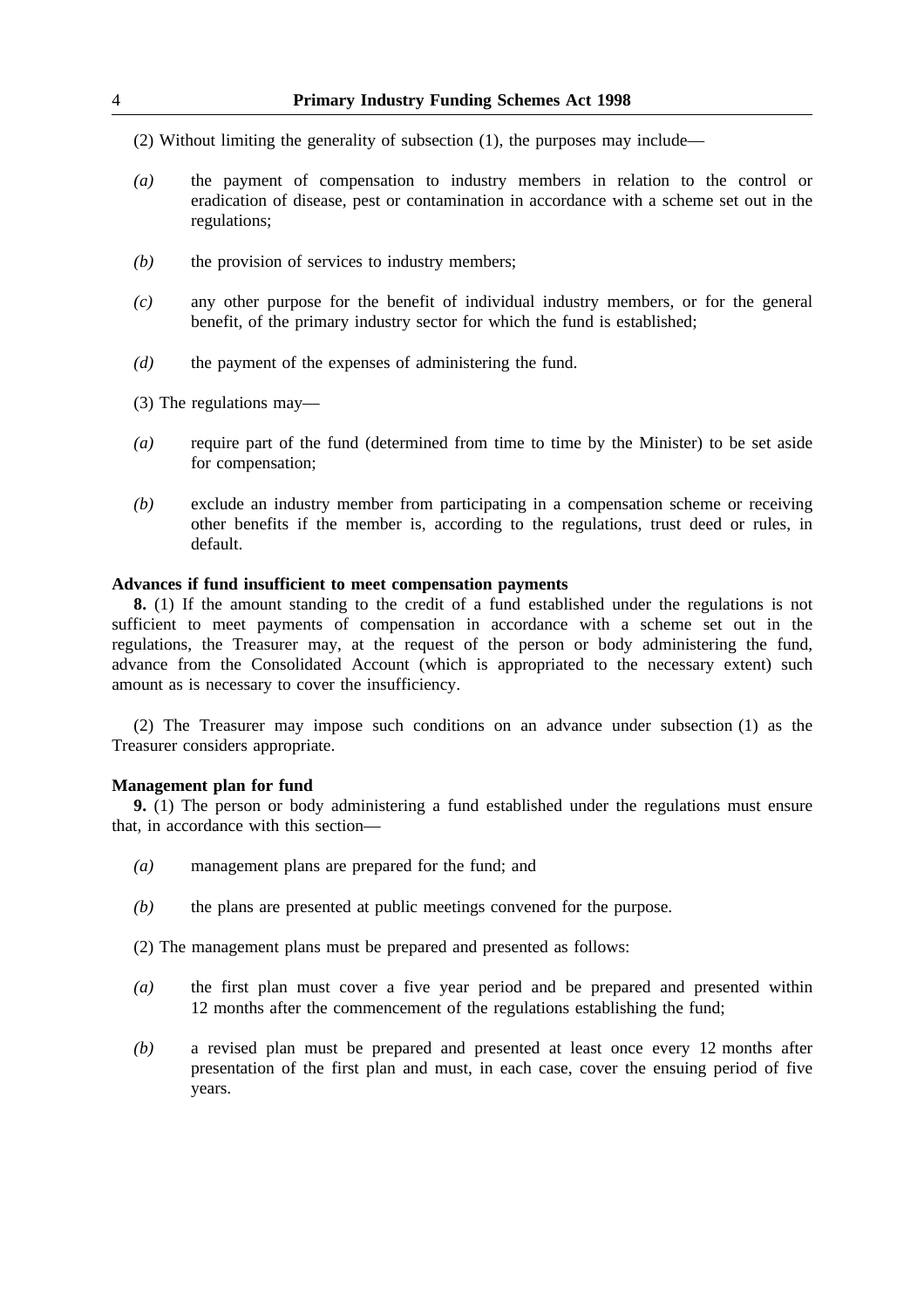- (3) A management plan must contain—
- *(a)* an estimate of the contributions to the fund likely to be received over the relevant period;
- *(b)* proposals for the investment of the fund;
- *(c)* proposals for the application of the fund;
- *(d)* any other matters considered appropriate to be included by the person or body administering the fund.

(4) The person or body administering the fund must ensure that industry members are consulted during preparation of a management plan.

(5) The person or body administering the fund must ensure that, at least two weeks before the date of a public meeting to be convened under this section, a notice of the date, time, place and purpose of that meeting is published in a newspaper circulating generally throughout the State.

(6) The person or body administering the fund may revise and update its management plan at any time.

(7) The person or body administering the fund must cause a copy of its current management plan to be kept available for inspection by members of the public, without charge and during normal office hours, at a place determined by the Minister.

## **Audit of fund**

**10.** (1) The person or body administering a fund established under the regulations must cause proper accounts to be kept of all money received and dealt with under this Act, showing the purposes for which that money has been received or dealt with.

(2) The person or body administering the fund must cause the accounts to be audited by an auditor at least once in each year.

## **Annual report for fund**

**11.** (1) The person or body administering a fund established under the regulations must ensure that, on or before 30 September in every year—

- *(a)* a report is prepared on the operation of the fund during the previous financial year; and
- *(b)* in the case of a fund administered by a board of trustees or an approved society or association—the report is submitted to the Minister.

(2) The report must incorporate—

- *(a)* the audited statement of accounts of the fund for the period to which the report relates; and
- *(b)* the current management plan prepared for the fund under this Act.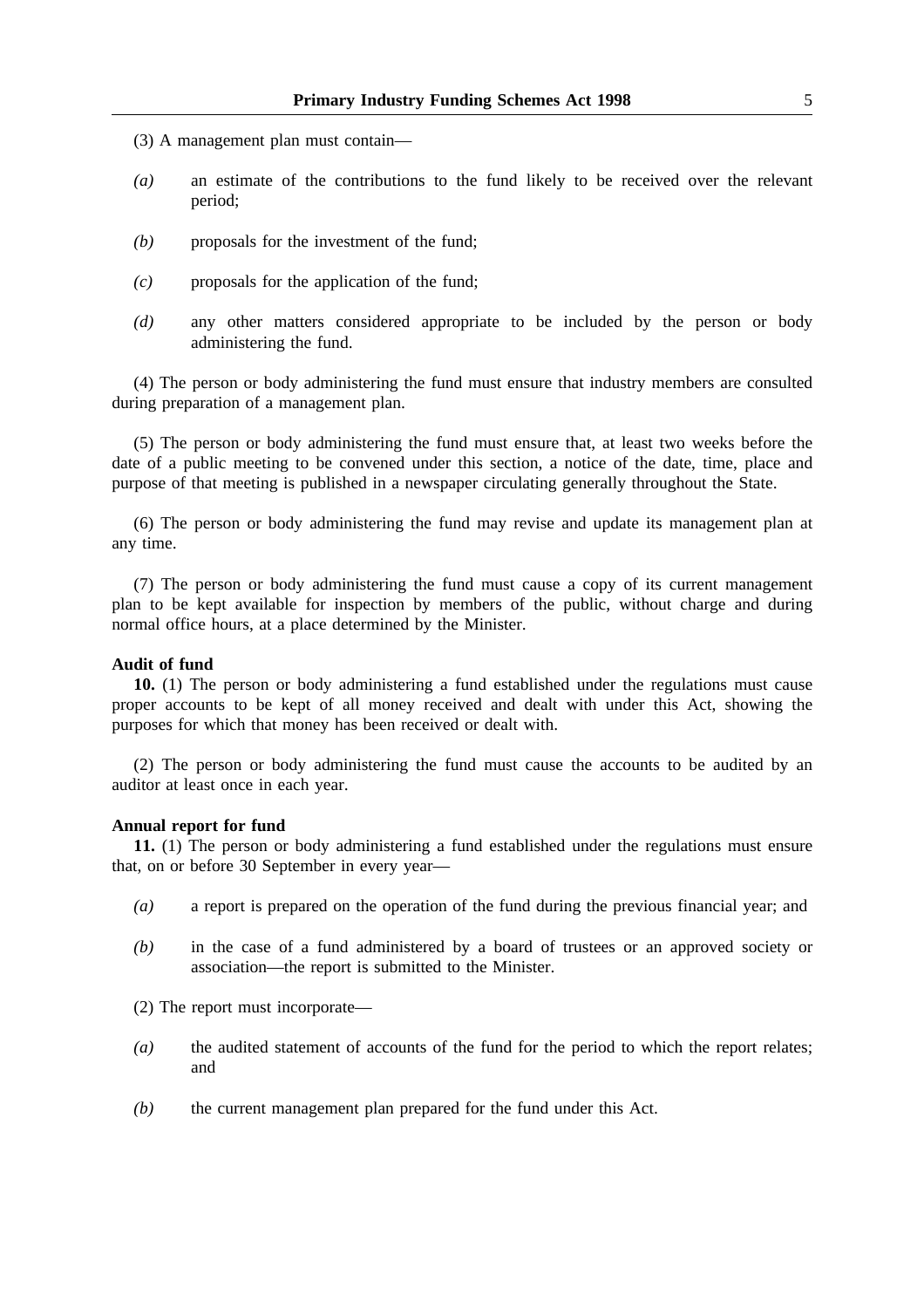(3) The Minister must cause copies of reports prepared under this section to be laid before each House of Parliament as follows:

- *(a)* in the case of a report on the operation of a fund administered by the Minister—within 12 sitting days after 30 September following the financial year to which the report relates;
- *(b)* in the case of a report on the operation of a fund administered by a board of trustees or an approved society or association—within 12 sitting days after receipt of the report.

## **Appointment of examiner of fund**

**12.** (1) The Minister may, at any time, appoint a person—

- *(a)* to examine, either generally or in a particular case, the accounts and records kept in relation to a fund established under the regulations or in relation to the collection of contributions to such a fund; and
- *(b)* to examine, either generally or in a particular case, the audit program, working papers and other documents used or prepared by an auditor in the course of auditing the accounts of a fund established under the regulations; and
- *(c)* to confer with an auditor in relation to audits of the accounts of a fund established under the regulations.

(2) An examiner may, and must if required by the Minister to do so, provide the Minister with a report as to the state of any accounts or records subject to examination by the examiner.

(3) The Minister must, as soon as practicable, cause a copy of a report provided by an examiner to be given or sent by post to the person or body administering the fund.

## **Winding up of fund**

**13.** (1) If the Minister is satisfied that it is in the best interests of the primary industry sector for which a fund is established that the fund be wound up, the Minister may appoint an administrator for the purpose of winding up the fund.

(2) An administrator may exercise such powers of the person or body administering the fund as may be necessary for the purposes of the winding up.

(3) The person or body administering the fund may not exercise any functions or powers in that capacity while a person holds office as an administrator of the fund.

(4) The Minister may, by notice in the *Gazette*, direct the distribution of any money remaining in a fund that is being wound up and any remaining assets of the fund to bodies or organisations representing the primary industry sector for which the fund was established.

#### **Obtaining information for purposes of audit, examination or winding up**

**14.** (1) An auditor employed by the person or body administering a fund established under the regulations, or an examiner or administrator appointed by the Minister under this Act, may require the person or body administering the fund concerned or any other person in a position to do so—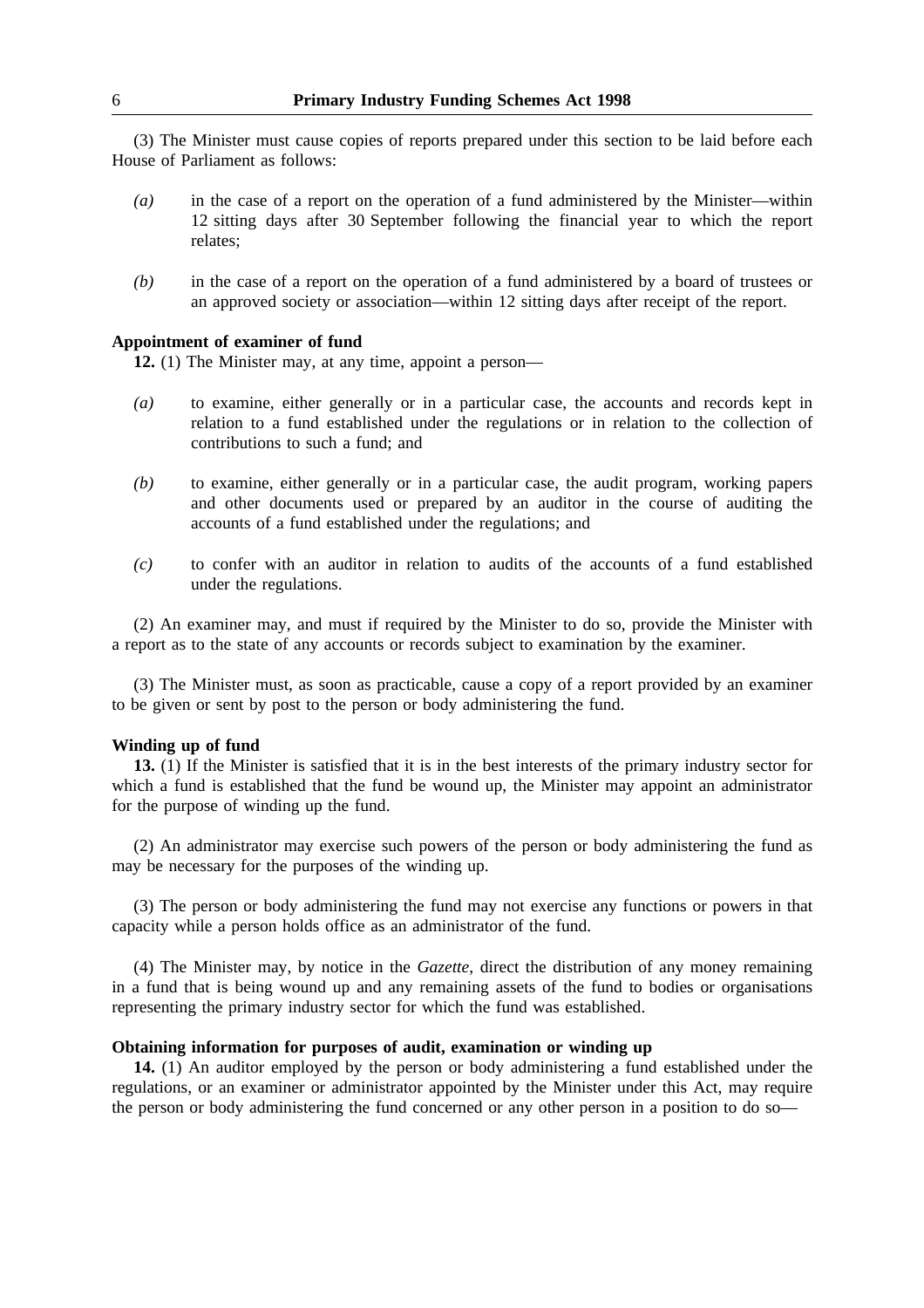- *(a)* to produce all the accounts relating to the fund and all documents and records relating to those accounts or to the collection of contributions to the fund, including written records that reproduce in a readily understandable form information kept by computer, microfilm or other process; and
- *(b)* to provide any relevant information relating to the operation of the accounts or the keeping of the documents or records.

(2) The manager or other principal officer of a bank or other financial institution with which a person or body administering a fund has deposited money must, on being required to do so by the auditor, examiner or administrator, disclose every account in which money has been so deposited and all documents and records relating to the operation of the accounts to the auditor, examiner or administrator.

Maximum penalty: \$20 000.

(3) A person who is required by this section to produce documents or other records to an auditor, examiner or administrator must permit the auditor, examiner or administrator to make a copy of the whole, or any part, of those documents or other records.

Maximum penalty: \$20 000.

- (4) A person must not—
- *(a)* refuse or fail to comply with a requirement of an auditor, examiner or administrator under this Act; or
- *(b)* hinder, delay or obstruct an auditor, examiner or administrator in the performance of functions under this Act by altering or destroying relevant documents or records or by any other means.

Maximum penalty: \$20 000.

(5) In this section—

"**person or body administering a fund**" includes a person or body who formerly administered a fund.

#### **Board of trustees or society or association administering fund not agent of Crown**

**15.** The board of trustees of a fund established under the regulations or a society or association administering such a fund—

- *(a)* is not an instrumentality or agency of the Crown; and
- *(b)* does not have the privileges and immunities of the Crown; and
- *(c)* does not represent the Crown; and
- *(d)* is not a public or government authority.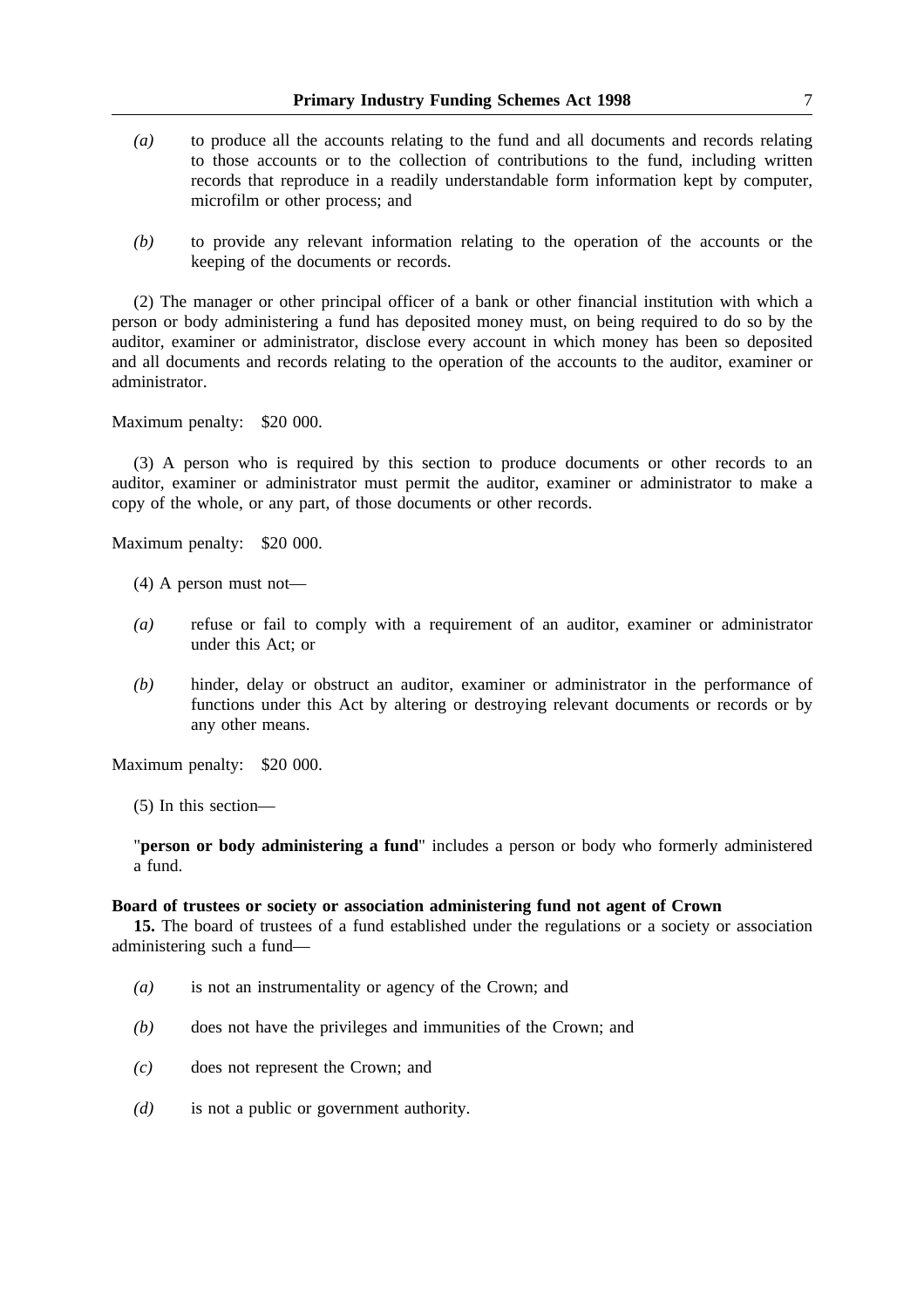## **Regulations**

**16.** (1) The Governor may make such regulations as are contemplated by, or as are necessary or expedient for the purposes of, this Act.

(2) The regulations may—

- *(a)* impose fines, not exceeding \$5 000, for offences against the regulations;
- *(b)* fix expiation fees for alleged offences against the regulations.

(3) Regulations under this Act may—

- *(a)* be of general application or limited application;
- *(b)* make different provision according to the matters or circumstances to which they are expressed to apply;
- *(c)* provide that a matter or thing in respect of which regulations may be made is to be determined according to the discretion of the Minister or the person or body administering a fund established under the regulations.